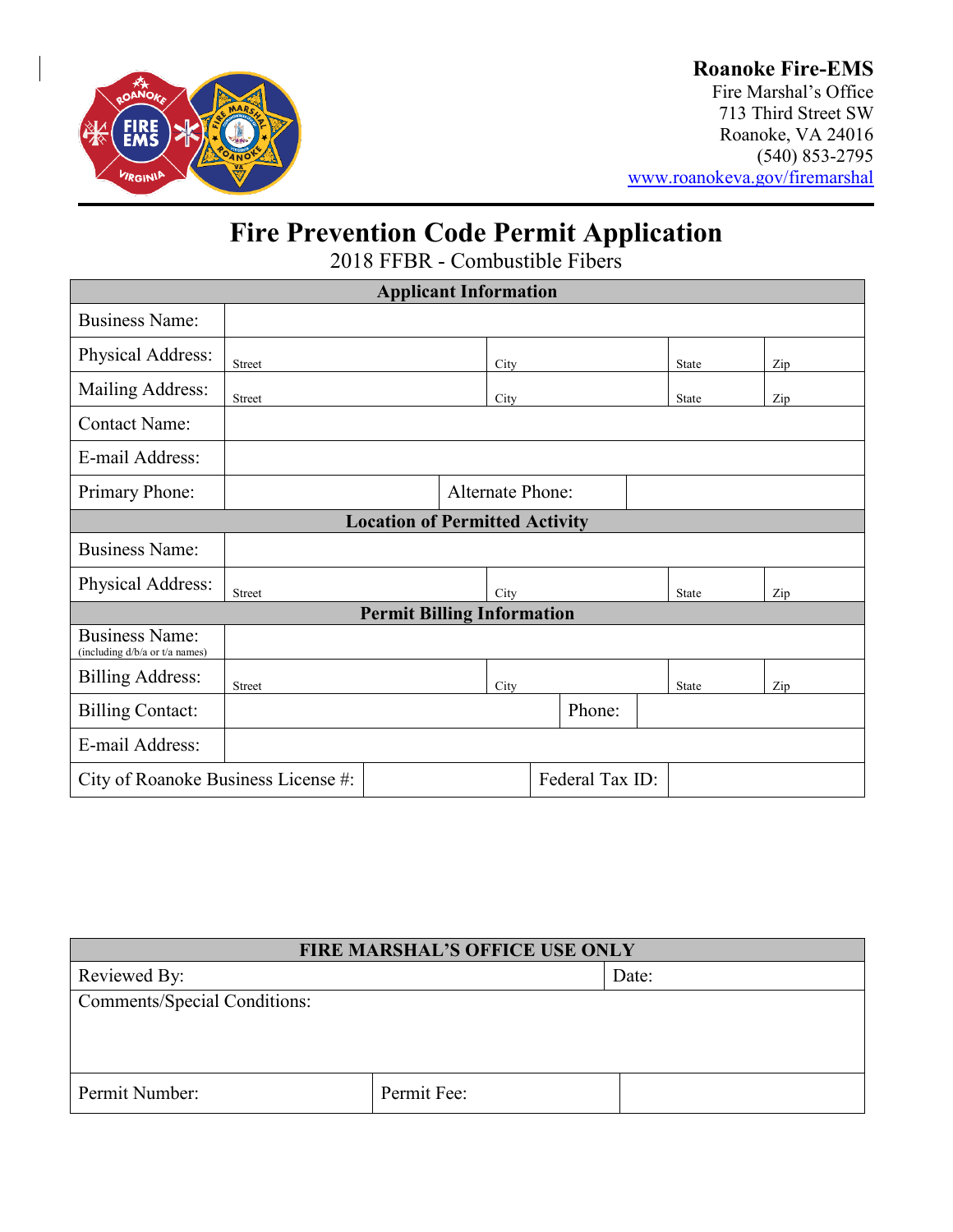| <b>Application Checklist</b>                                                                                                                                                                                                |  |  |  |
|-----------------------------------------------------------------------------------------------------------------------------------------------------------------------------------------------------------------------------|--|--|--|
|                                                                                                                                                                                                                             |  |  |  |
| Review of this permit application requires all of the following to be included:                                                                                                                                             |  |  |  |
| Completed Fire Prevention Code Permit Application                                                                                                                                                                           |  |  |  |
| Site Plan/Floor Plan Showing:<br>1. Location of Combustible Fibers<br>2. Location of ALL Fire Extinguishers<br>3. Location of ALL Exits<br>4. Indicate whether or not the building is equipped with a fire sprinkler system |  |  |  |
| Safety Plan                                                                                                                                                                                                                 |  |  |  |
|                                                                                                                                                                                                                             |  |  |  |
| <b>Circumstances of Application/Description of Work</b>                                                                                                                                                                     |  |  |  |
|                                                                                                                                                                                                                             |  |  |  |
|                                                                                                                                                                                                                             |  |  |  |
|                                                                                                                                                                                                                             |  |  |  |
|                                                                                                                                                                                                                             |  |  |  |
|                                                                                                                                                                                                                             |  |  |  |
|                                                                                                                                                                                                                             |  |  |  |
|                                                                                                                                                                                                                             |  |  |  |
|                                                                                                                                                                                                                             |  |  |  |
|                                                                                                                                                                                                                             |  |  |  |
|                                                                                                                                                                                                                             |  |  |  |
|                                                                                                                                                                                                                             |  |  |  |
|                                                                                                                                                                                                                             |  |  |  |
|                                                                                                                                                                                                                             |  |  |  |
|                                                                                                                                                                                                                             |  |  |  |
|                                                                                                                                                                                                                             |  |  |  |
|                                                                                                                                                                                                                             |  |  |  |
|                                                                                                                                                                                                                             |  |  |  |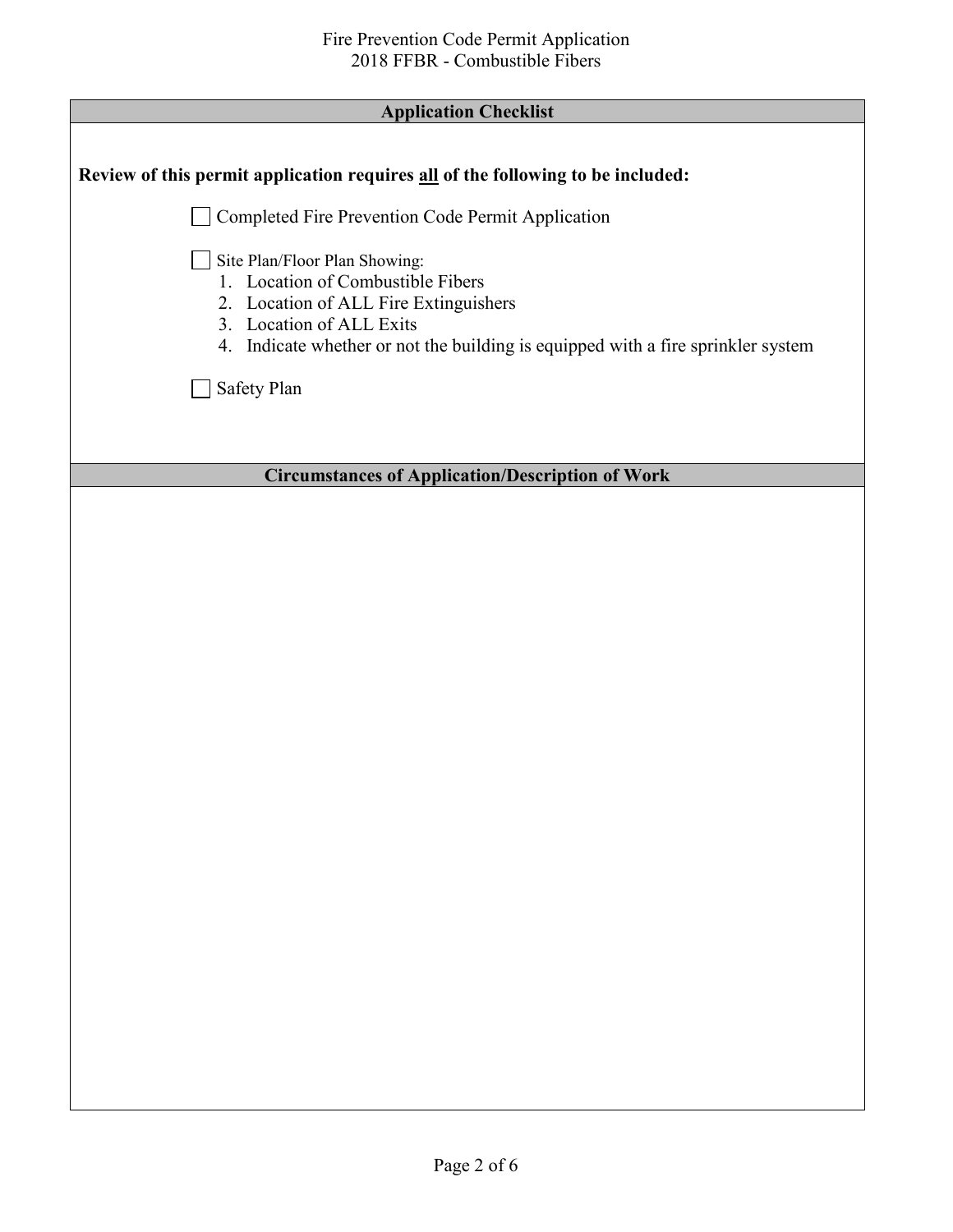### **Permit General Conditions and Acknowledgements**

The Applicant is required to review the following provisions of the Statewide Fire Prevention Code and its referenced standards. After reviewing each provision, the Applicant must initial each item to acknowledge their review and agreement to comply with the requirement. If the requirement is not applicable to the application, the Applicant is to write N/A in place of their initials.

- Ashes, waste, rubbish or sweepings shall not be placed in wood or other combustible receptacles and shall be removed daily from the structure.
- Grass or weeds shall not be allowed to accumulate at any point on the premises.
- Equipment or machinery that generates or emits combustible fibers shall be operated with an approved dust-collecting and exhaust system in accordance with the applicable building code and maintained in accordance with Chapter 22.
- A minimum of 3 feet shall be maintained between automatic sprinklers and the top of piles.
- A 4-A portable fire extinguishers shall be provided.
- Smoking shall be prohibited and "No Smoking" signs provided as follows:
	- 1. In rooms or areas where materials are stored or dispensed or used in open systems.
	- 2. Within 25 feet of outdoor storage or open use areas.
	- 3. Facilities or areas within facilities that have been designated as totally "no smoking" shall have "No Smoking" signs placed at all entrances to the facility or area. Designated areas within such facilities where smoking is permitted either permanently or temporarily shall be identified with signs designating that smoking is permitted in these areas only.
- Loose combustible fibers in quantities of not more than 100 cubic feet located in a structure shall be stored in a metal or metal-lined bin equipped with self-closing cover.
- Loose combustible fibers, not in suitable bales or packages and stored outdoors in the open or housed, shall not be stored within 100 feet of any structure (unless otherwise approved).
- Loose combustible fibers in quantities exceeding 100 cubic feet (3 m3) but not exceeding 500 cubic feet (14 m3) shall be stored in rooms in accordance with the applicable building code. **Note:** These rooms are typically required to be fire-resistance rated in accordance with applicable building code.
- Loose combustible fibers in quantities exceeding 500 cubic feet  $(14 \text{ m}^3)$  but not exceeding 1,000 cubic feet  $(28 \text{ m}^3)$  shall be stored in rooms in accordance with the applicable building code. **Note:** These rooms are typically required to be fire resistance rated in accordance with the applicable building code.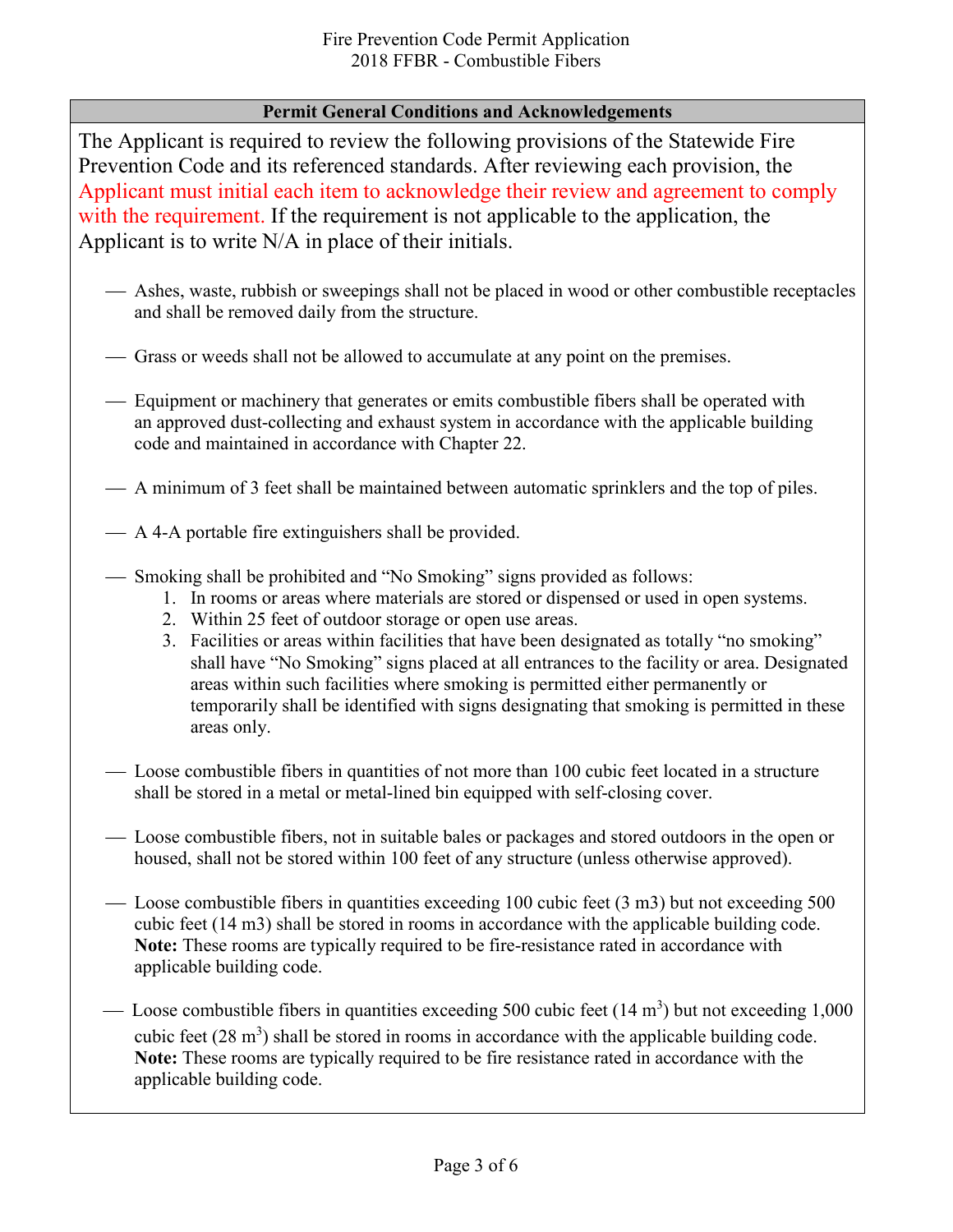- Loose combustible fibers in quantities exceeding 1,000 cubic feet  $(28 \text{ m}^3)$  shall be stored in rooms in accordance with the applicable building code. **Note:** These rooms may be required to be fire-resistance rated and protected by fire suppression systems in accordance with the applicable building code.
- $-$  Not more than 2,500 cubic feet (70 m3) of loose combustible fibers shall be stored in a detached structure suitably located, with openings protected against entrance of sparks. The structure shall not be occupied for any other purpose.
- Baled combustible fibers shall be limited to single blocks or piles not more than 25,000 cubic feet in volume, not including aisle or clearances. Blocks or piles of baled fiber shall be separated from adjacent storage by aisles not less than 5 feet wide, or by flash-fire barriers constructed of continuous sheets of non-combustible material extending from the floor to a minimum height of 1 foot above the highest point of the piles and projecting not less than 1 foot beyond the sides of the pile.
- Sisal and other fibers in bales bound with combustible tie ropes, jute and other fibers that swell when wet, shall be stored to allow for expansion in any direction without affecting building walls, ceilings or columns. A minimum clearance of 3 feet shall be required between walls and sides of piles, except that where the storage compartment is not more than 30 feet wide, the minimum clearance at side walls shall be 1 foot, provided that a center aisle not less than 5 feet wide is maintained.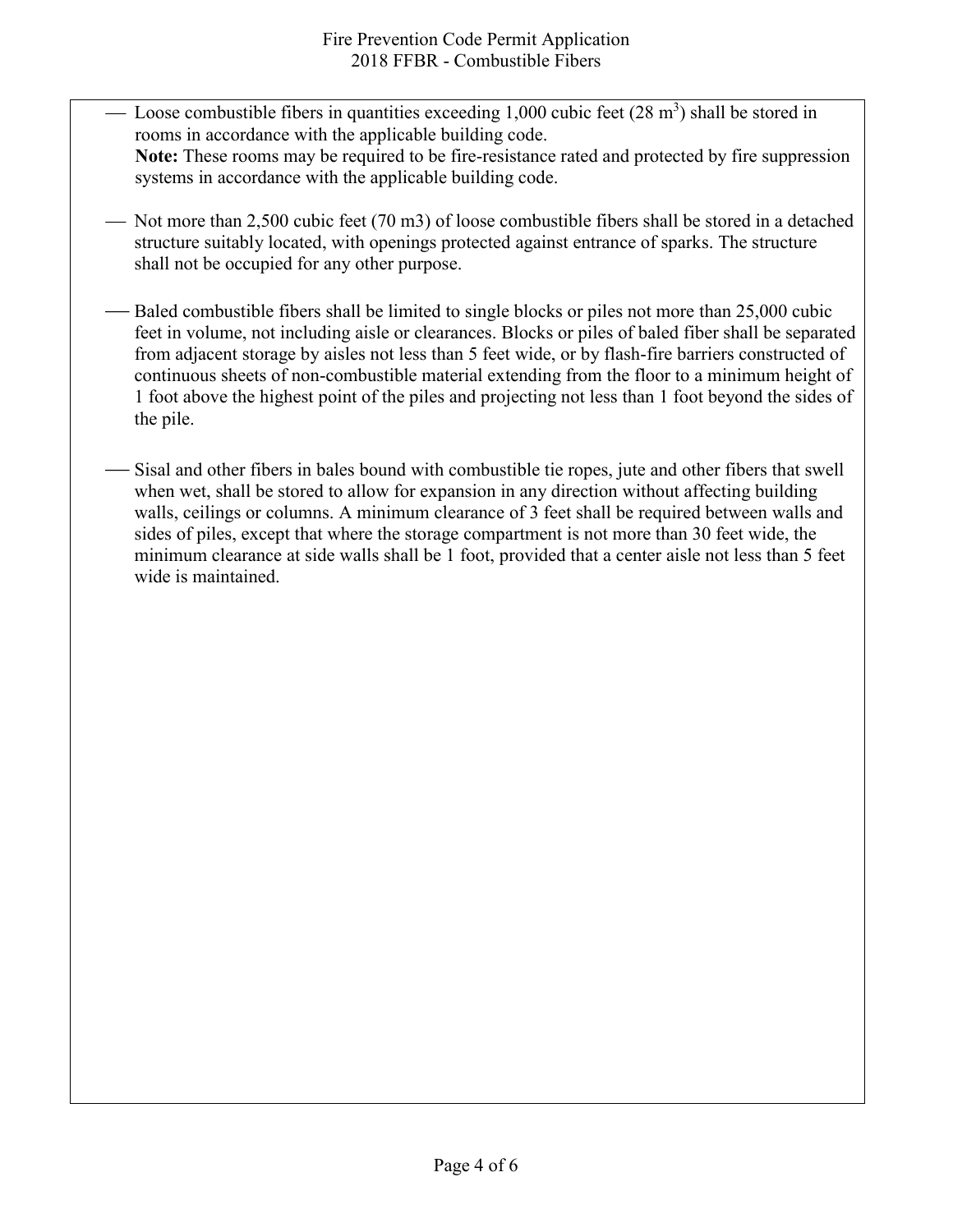#### Fire Prevention Code Permit Application 2018 FFBR - Combustible Fibers

#### **Permit Certification**

By my signature below, I hereby certify that I have read and examined this application and that all of the information contained therein is true and correct. Furthermore, I certify that the proposed operations will fully comply with the requirements contained in The Virginia Statewide Fire Prevention Code and any other related laws and /or Codes. I agree to indemnify, save harmless, and defend the City of Roanoke, its agents and employees, from all claims, damages, costs, expenses, and charges, including attorney's fees, which arise out of or by reason of these operations.

I acknowledge that if a permit is issued based on this application, it shall only be valid with in the building, facility, and/or location listed on this application for the specific date(s) and time(s) for which it is issued.

I acknowledge that approval of this application does not constitute permit issuance. Permit issuance does not occur until the completion of an on-site inspection by the Roanoke Fire Marshal's Office.

I acknowledge and understand that any violations of the Virginia Statewide Fire Prevention Code and/or the requirements of this permit may result in immediate permit suspension or revocation.

I agree to indemnify, save harmless, and defend the City of Roanoke, Virginia and its agents and employees from all claims, damages, costs, expenses, and charges, including attorney's fees, which arise out of or by reason of the activities associated with this permit.

| Name:             |       |  |
|-------------------|-------|--|
| <b>Signature:</b> | Date: |  |